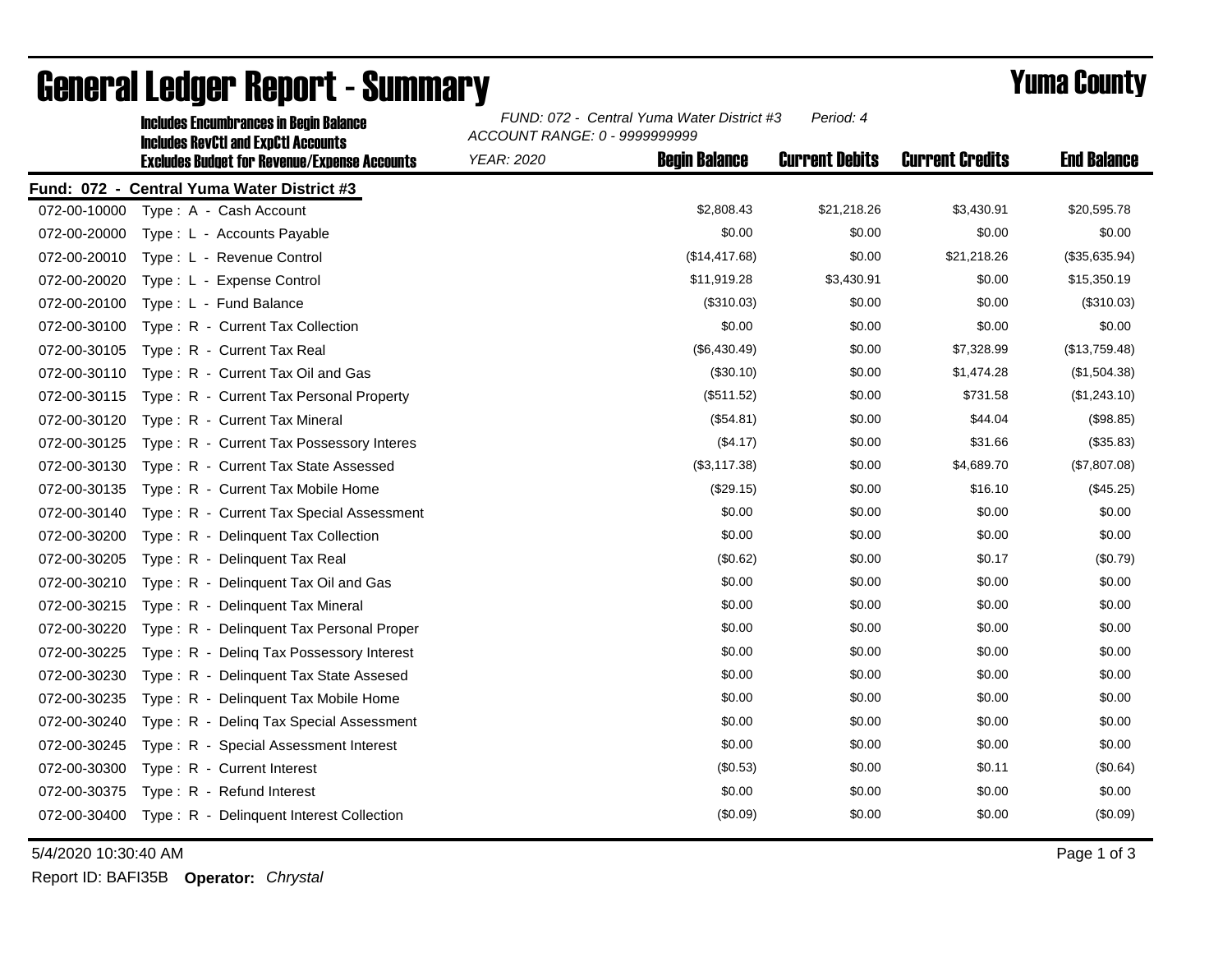| Includes Encumbrances in Begin Balance<br>Includes RevCtI and ExpCtI Accounts |                                            | Period: 4<br>FUND: 072 - Central Yuma Water District #3<br>ACCOUNT RANGE: 0 - 9999999999 |                       |                                  |                    |  |
|-------------------------------------------------------------------------------|--------------------------------------------|------------------------------------------------------------------------------------------|-----------------------|----------------------------------|--------------------|--|
| <b>Excludes Budget for Revenue/Expense Accounts</b>                           | YEAR: 2020                                 | <b>Begin Balance</b>                                                                     | <b>Current Debits</b> | <b>Current Credits</b>           | <b>End Balance</b> |  |
| Fund: 072 - Central Yuma Water District #3                                    |                                            |                                                                                          |                       |                                  |                    |  |
| Type: R - Miscellaneous Collections<br>072-00-30500                           |                                            | \$0.00                                                                                   | \$0.00                | \$0.00                           | \$0.00             |  |
| Type: R - Wildlife Impact Assistance<br>072-00-31305                          |                                            | \$0.00                                                                                   | \$0.00                | \$0.00                           | \$0.00             |  |
| Type: R - DOI-PILT PAYMENT<br>072-00-31310                                    |                                            | \$0.00                                                                                   | \$0.00                | \$0.00                           | \$0.00             |  |
| 072-00-32100<br>Type: $R -$ Transfers In                                      |                                            | \$0.00                                                                                   | \$0.00                | \$0.00                           | \$0.00             |  |
| 072-00-33000<br>Type: R - Auto Tax B Collection                               |                                            | (\$821.52)                                                                               | \$0.00                | \$192.57                         | (\$1,014.09)       |  |
| 072-00-33100<br>Type: $R -$ Auto Tax A & F Collection                         |                                            | (\$238.95)                                                                               | \$0.00                | \$84.51                          | (\$323.46)         |  |
| 072-00-38000<br>Type: R - Pump Assessment                                     |                                            | (\$3,178.35)                                                                             | \$0.00                | \$6,624.55                       | (\$9,802.90)       |  |
| 072-00-49100<br>Type: X - Treasurer Fees                                      |                                            | \$397.94                                                                                 | \$622.48              | \$0.00                           | \$1,020.42         |  |
| 072-00-49401<br>Type: X - Transfer Out                                        |                                            | \$0.00                                                                                   | \$0.00                | \$0.00                           | \$0.00             |  |
| 072-00-49500<br>Type: X - Checks Written / ACH Transfer                       |                                            | \$11,521.34                                                                              | \$2,808.43            | \$0.00                           | \$14,329.77        |  |
|                                                                               | Fund: 072 - Central Yuma Water District #3 | (\$2,498.40)<br>Totals :                                                                 | \$28,080.08           | \$45,867.43                      | (\$20, 285.75)     |  |
| <b>Total Fund Revenues:</b>                                                   | \$21,218.26                                | <b>Total Fund Expenses:</b>                                                              | \$3,430.91            | <b>Net Revenue Over Expense:</b> | \$17,787.35        |  |

## General Ledger Report - Summary **Example 2018** Yuma County